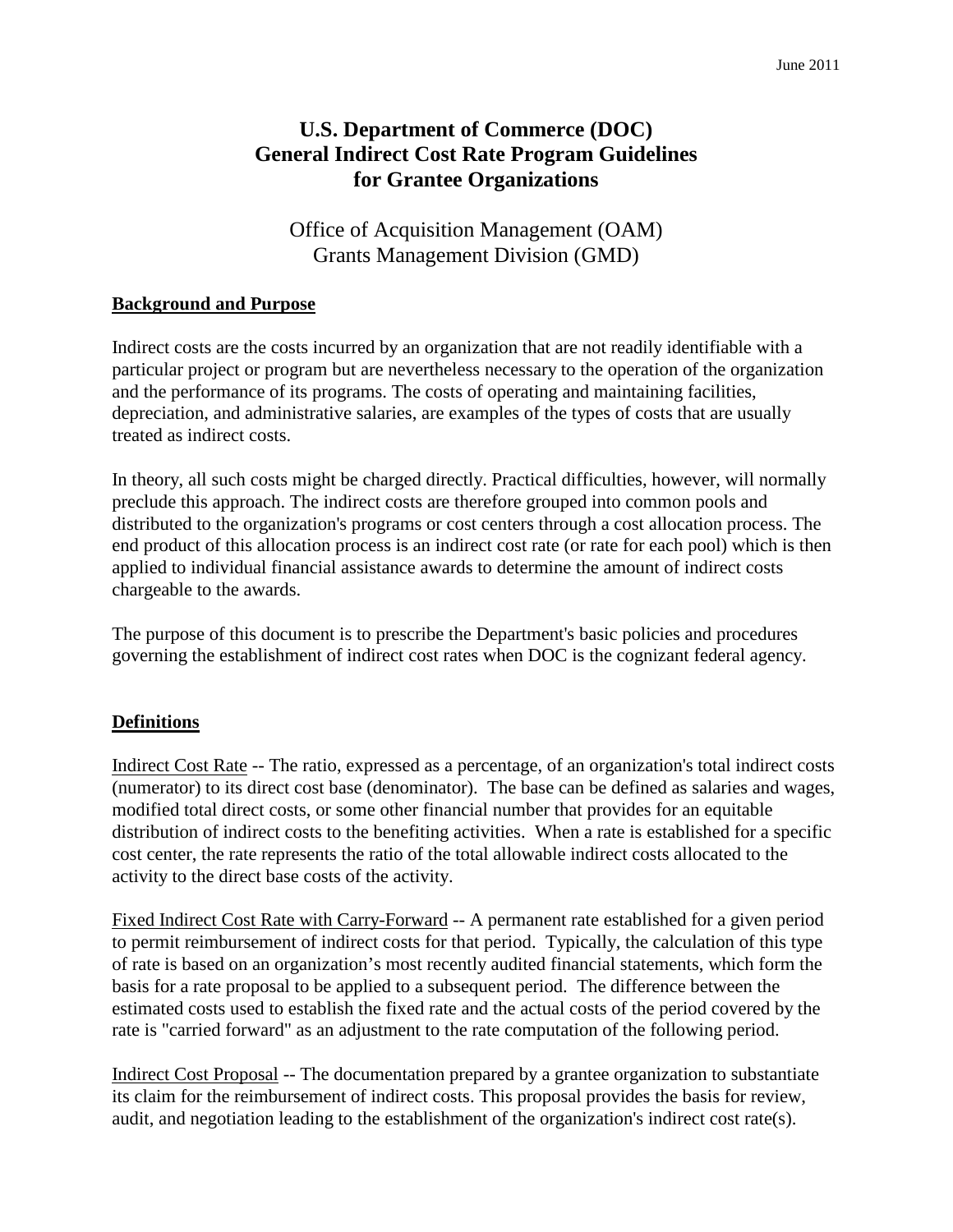Rate Agreement -- The document that formalizes the establishment of indirect cost rates and provides information on the proper application of the rates.

Award – The term "award", as used in this document, includes grants, cooperative agreements, and other forms of financial assistance.

#### **Cognizant Federal Agency**

The Office of Management and Budget (OMB) is responsible for assigning federal agencies to serve as cognizant for purposes of review and approval of indirect cost (and other) rates for organizations receiving financial awards. The Office of Federal Financial Management is the responsible unit within OMB.

Each organization is assigned to a single federal agency which acts on behalf of all federal agencies in rate negotiations, and is referred to as the "cognizant" agency. This is the agency to which organization's indirect cost proposals are submitted. For non-commercial organizations (e.g. State, local, and Indian Tribal Governments; Educational Institutions; and Non-Profit Organizations) cognizant federal agency is generally defined as the agency that provides the largest dollar amount of direct federal funding. For commercial organizations, cognizant federal agency is defined as the agency that provides the largest dollar amount of negotiated contracts, including options.

Once established, a change of cognizant agency will not be addressed unless there is a major long-term shift in the dollar volume of federal awards to the organization.

#### **Due Dates**

The due dates for submission of indirect cost proposals to DOC (the cognizant agency) depend on whether an organization has previously established an indirect cost rate with the Government, as well as the type of organizational entity (non-profit, commercial, state/local government). **Please note that an indirect cost proposal must be submitted to both the cognizant agency and the grant specialist at the granting bureau where the award was made. That granting bureau will either be NIST (which also handles NTIA), NOAA (which also handles MBDA, EDA and ITA) or EDA.** 

#### **For Non-Profit and Commercial Entities**

#### **No Previous Rate**

If an organization has not previously established an indirect cost rate with the Government, it should submit its initial indirect cost proposal to DOC immediately after it is notified that an award providing indirect cost reimbursement will be made and must be submitted no later than 90 days after the effective date of the award. It should be based on the organization's actual costs for its most recently completed and audited fiscal year, with the rate proposal coinciding with the organization's fiscal year that follows the audited financial statements (e.g., an FY07 audited financial statement could produce an FY08 rate proposal).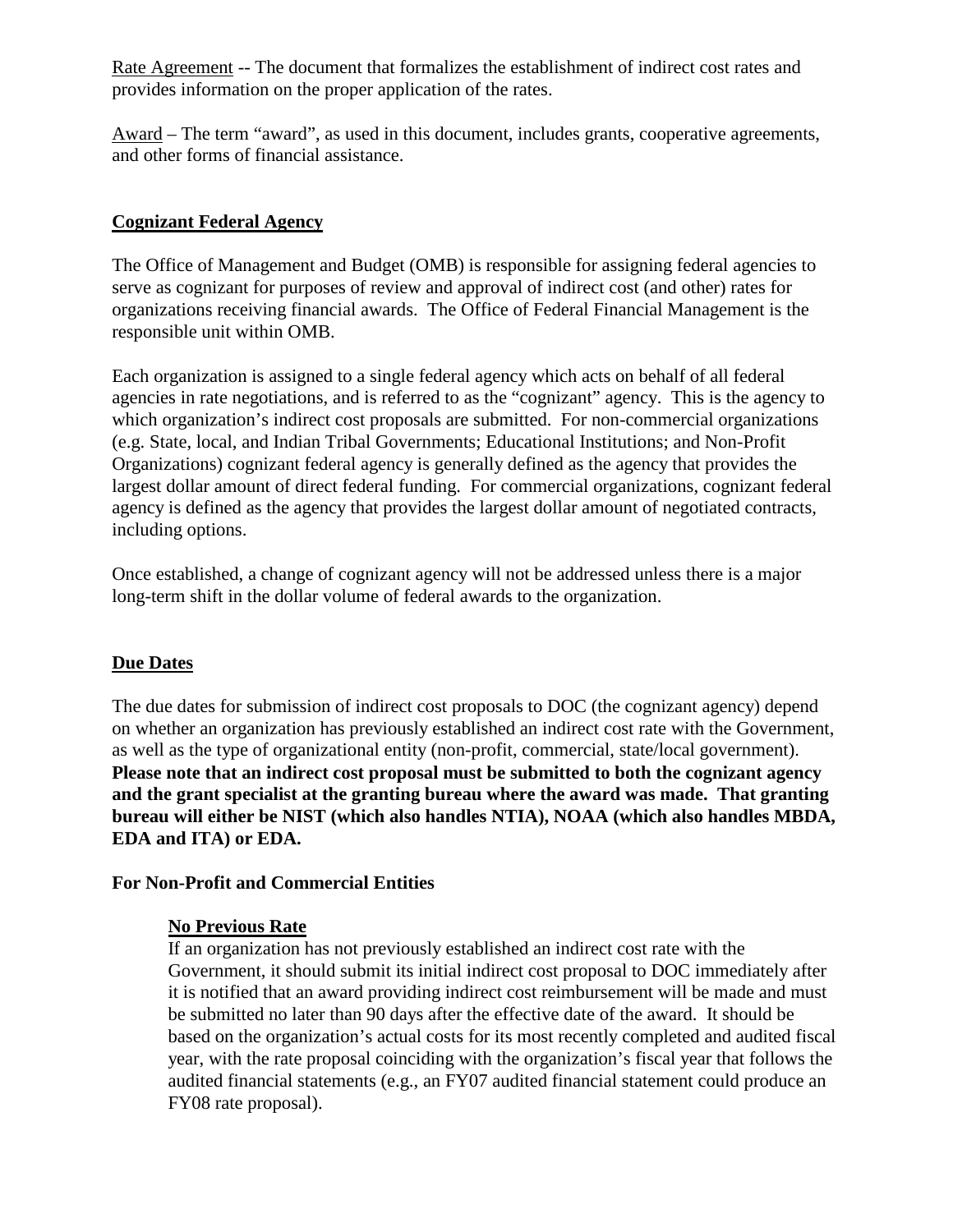### **Previously Established Rate**

Non-profit and commercial entities that have previously established indirect cost rates with the Government **must submit** a new indirect cost proposal to DOC within six months after the close of **the organization's fiscal year.** The requirement for an indirect cost proposal is an annual requirement and in effect as long as the organization is claiming indirect costs as part of its award.

If an organization previously had a rate established with the Government, but has not submitted a rate proposal for the year preceding the fiscal year in which they would now like to request a rate (skipped one or more years), they should contact the DOC Indirect Cost Program Coordinator in the Office of Acquisition Management (see contact information section later within this document) to discuss prior to submitting their proposal. Depending on the circumstances, DOC will determine if the organization's next indirect cost proposal should be processed as establishment of a new rate, or a continuation of a previously approved Government rate.

#### **For State and Local Governments**

State and local governments **must prepare** a new indirect cost proposal within six months after the close of **its fiscal year.** This is an annual requirement and in effect as long as the governmental entity is claiming indirect costs as part of an award. The proposal should be calculated in the form of a 'fixed rate with carry-forward' to be established for a fiscal year following the year covered by the audited financial statements on which the rate proposal was based.

Under Department of Commerce Financial Assistance Standard Term & Condition A.05, Indirect Costs (pursuant to OMB Circular A-87, Cost Principles for State, Local, and Federally-recognized Tribal Governments), your organization is **not required** to submit the indirect cost allocation proposal or plan to DOC. These plans are to be prepared and retained at the local government level, and are subject to audit. OMB Circular A-87, Attachment E, section  $D(1)(a)$  states, in part:

All department or agencies of the governmental unit desiring to claim indirect costs under federal awards must prepare an indirect cost rate proposal and related documentation to support the costs. The proposal and related documentation must be retained for audit in accordance with the records retention requirements contained in the Common Rule.

It is important to note that each state/local government organization is still required to submit to the U.S. Department of Commerce (DOC) an annual Certificate of Indirect Costs. A sample Certificate and additional guidance is attached. The submission of this form is due to DOC within six (6) months after the close of each fiscal year, and sent to the address as referenced on the sample Certificate.

**Note:** Upon request, DOC will issue state and local governments a signed letter indicating the terms stated above for their official award files and reference.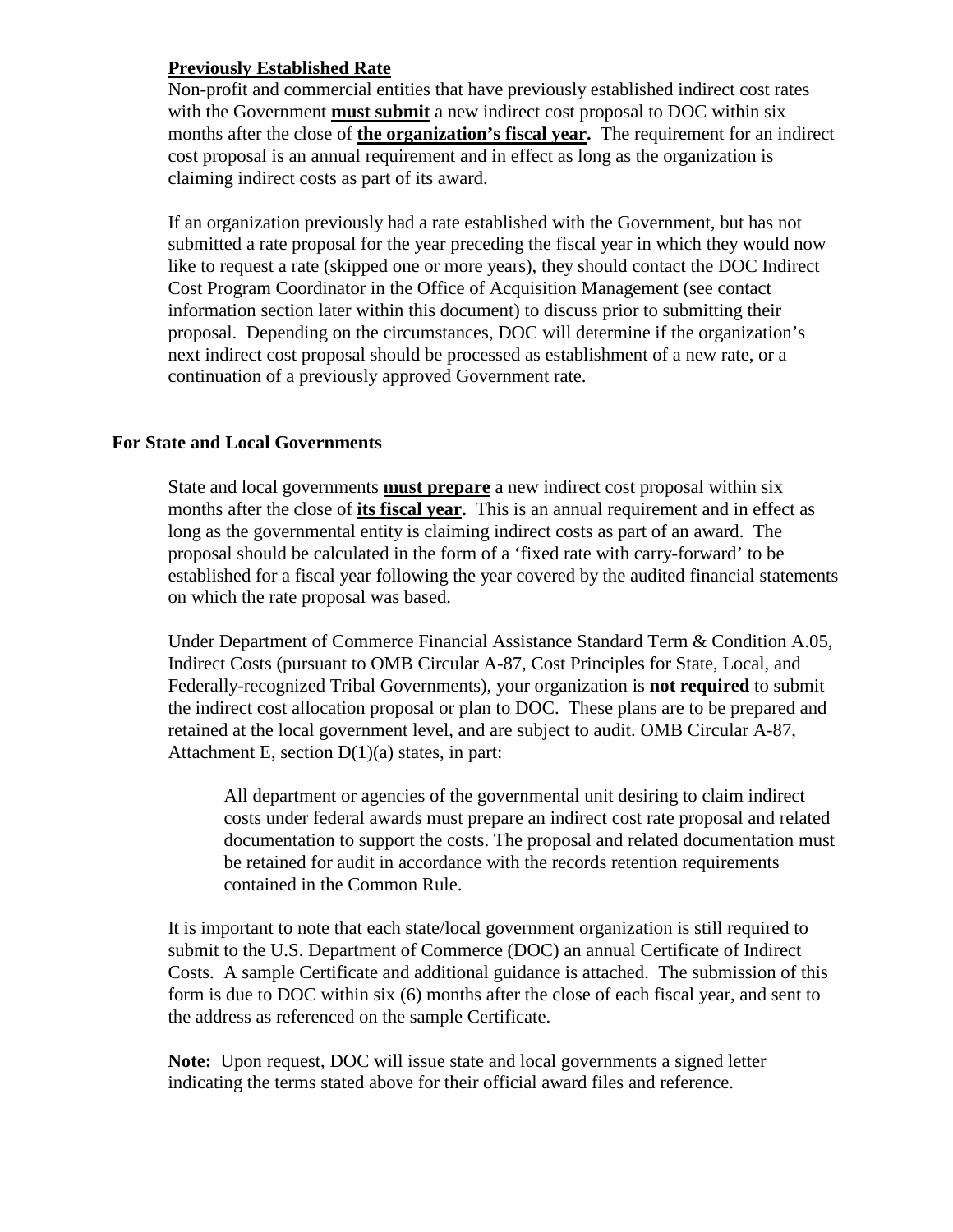### **Extension of Due Dates**

Occasionally, extenuating circumstances may justify an extension of the due date for submission of a proposal. When a due date cannot be met, a written request for an extension, stating the reasons, must be sent to DOC prior to the due date. DOC has the right to withhold indirect cost recovery on existing award agreements when submission due dates are not met.

### **Negotiation of Rates**

DOC will review the indirect cost proposals submitted by grantee organizations and, based on these reviews, will negotiate appropriate indirect cost rates with the organizations. If additional information or an audit is deemed necessary, DOC or an auditor working for the Department will notify the organization of the specific requirements necessary to complete the review of the grantee's submission.

The results of each negotiation will be formalized by an indirect cost Rate Agreement signed by the appropriate DOC official and an authorized representative of the grantee organization. Each Rate Agreement will include the following provisions:

- a. The agreed upon rate(s) and information directly related to the use of the rate(s) (e.g., type of rate, effective period, direct cost base, etc.)
- b. The treatment of fringe benefits as either direct or indirect costs.
- c. General terms and conditions of the Agreement.
- d. Special terms and conditions of the Agreement (if any).\*
- e. Additional information (if necessary) that may be needed by the users of the Agreement (e.g., the direct charging of a type of cost that is normally treated as indirect by other grantees).\*
- **f. The edited worksheet for calculating the total indirect costs, indicating what types of costs were excluded and how that affected the overall rate.**
- **g. A paragraph in the rate agreement addressing these changes made in the worksheet.**

\* This information will normally be included in the "Special Remarks" subsection of the Agreement.

## **DOC Indirect Cost Proposal Submission & Contact Information**

U. S. Department of Commerce 1401 Constitution Avenue, N.W. Office of Acquisition Management, Room 6412 Washington, DC 20230 Attn: Indirect Cost Program

Please forward questions, comments and program feedback to: DOC Grants Management Division Phone: (202) 482-1679 Email: GJohnso3@doc.gov

**Note:** In addition, the grantee must provide the Grants Officer on each DOC award notice with a copy of the indirect cost proposal transmittal letter.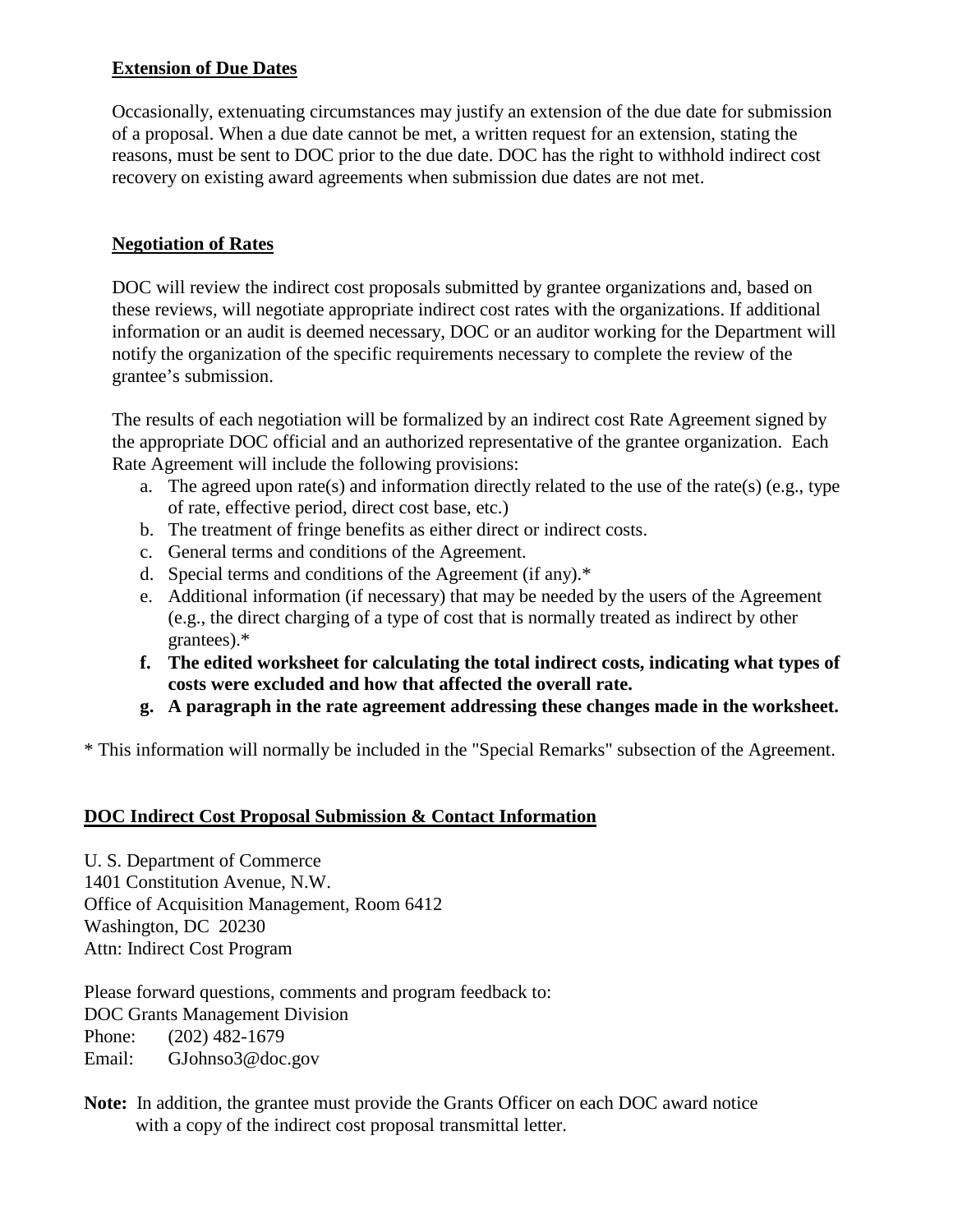### **Required Data / Documentation to be included with Indirect Cost Proposal Submitted by Non-Profits and Commercial Entities**

- 1. A chart showing the organizational structure during the period for which the proposal applies, along with a functional statement noting the duties and/or responsibilities of all units that comprise the organization. Please make sure this includes a brief narrative background statement outlining the financial operation of the organization.
- 2. The basic proposal including all other supporting schedules and financial and statistical information supporting the basic proposal. Any supporting schedules should be crossreferenced to the basic proposal (accounting records and related work papers to support the costs contained in the indirect cost proposal).
	- a. The total costs shown in the basic proposal should also reconcile to the financial statements in the most recent audit report, which should also be provided.
	- b. Reconciliations / Analyses
		- i. As stated above, detailed reconciliation between the proposal and the financial statements
		- ii. Adjusted detailed trial balance which agrees to the audited financial statements
		- iii. Trend Analysis Report- It must itemize expense account line items that support the totals of both direct and indirect expenses, for three years (only two years would be required if the entity has only been in business for two years). Comparisons or trends of the indirect cost rates only will cause your indirect cost proposal to be rejected, until the correctly prepared trend analysis report is received.
		- iv. Calculations showing how applicable prior year carry-forward amounts were applied to formulate current year's rate submission
- 3. A listing of directly awarded grants and contracts by federal agency, Catalog of Federal Domestic Assistance (CFDA) number, dollar amounts separated by direct-indirect-total costs, period of performance, applicable cost principle, and the identification of any cost limitations and special award terms/conditions applicable to each.
- *4.* **Cost Policy Statement** (e.g. Disclosure Statement) the purpose of which is to establish an unambiguous understanding between the grantee and the Federal Government as to what costs will be charged directly and what costs will be charged indirectly. If a Cost Policy Statement was submitted with last year's proposal and not proposing any changes to the current year's submission, the following suggested language should be included in their transmittal letter when a proposal is submitted: *[ABC Organization] hereby confirms that no changes to its accounting practices as set forth in its Cost Policy Statement dated [date] have been made.*
- 5. **Statement of Total Costs** contains all line items of cost included in the organization's chart of accounts and applicable columns for direct costs (by cost center/activity, federal grants, non-federal grants, fund raising, etc.), indirect costs (overhead, G&A, etc.), and unallowable costs (if applicable). These columns should show the type (e.g. labor, travel supplies, etc.) and amount of cost incurred by each activity. The total costs should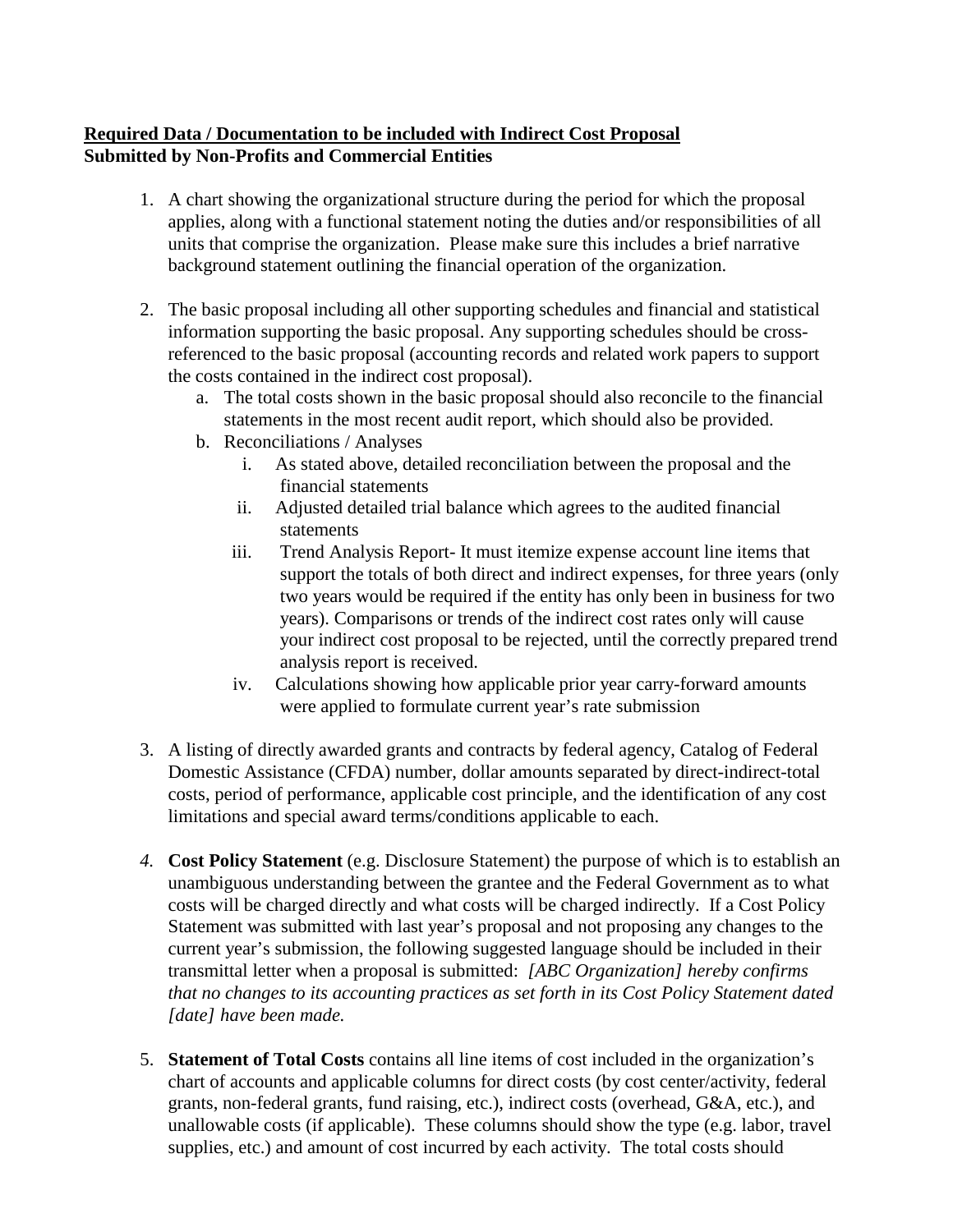reconcile to the organization's financial statements. If the reconciliation is not clear, the organization should provide a separate schedule supporting the difference.

- 6. **Statement of Indirect Costs** contains all line items of cost included in the indirect cost *pool(s)*, the applicable base(s), and the resulting indirect cost rate(s). The allocation base should be traceable to the organization's total costs. If not clearly traceable, an additional schedule should be provided to support the reconciliation.
- 7. **Specific Personnel Costs** includes a list of all volunteers by job title, along with a description of the services they provided to the organization, if significant. Also required is a list of all management level employees, their position descriptions and salaries.
- 8. **Certification of Indirect Costs.** A completed Certification must be signed on behalf of the organization by an official at a level no lower than executive director or chief financial officer. The Certification must identify the period of coverage for the indirect cost proposal, asserting that it has been prepared in accordance with the applicable cost principles and guidelines (OMB A-122 non-profits, FAR Part 31 commercial). See Attachment 1 for the required Certificate of Indirect Costs to be used by Non-Profits and Commercial Entities.
- 9. **Identification of Other Items** to be included within the indirect cost proposal packet. If these items are not provided with the organization's proposal, it may be necessary for them to be provided later during the review process as circumstances dictate.
	- a. Identify assets purchased with federal sponsored program funds or non-federal sponsored program funds, if any, and specify if ownership remains with sponsoring entity or transfers to recipient upon successful completion of the awards.
	- b. Identify all related party transactions.
	- c. Identify idle facilities, if any.
- 10. **Lobbying Certificate** A completed Certification must be signed on behalf of the organization by an official at a level no lower than executive director or chief financial officer. Completion of this form certifies the organization has complied with the requirements and standards on lobbying costs in the development of the indirect cost rate. See Attachment 2 for the required Certificate of Lobbying Costs to be used by Non-Profits and Commercial Entities.
- 11. **DOC's Indirect Cost Proposal Checklist**. Please mark the Checklist item number on the corresponding document (or start of section) within the final proposal packet. See Attachment 3.

### **Required Data / Documentation to be kept with Indirect Cost Proposal Prepared by State and Local Governments**

All entities receiving this Guidance desiring to claim indirect costs under federal awards using an indirect cost rate must prepare and maintain their completed indirect cost rate proposal for review, as set forth in OMB Circular A-87 (Cost Principles for State, Local, and Federally-recognized Tribal Governments). At a minimum, the following shall be included in each indirect cost proposal: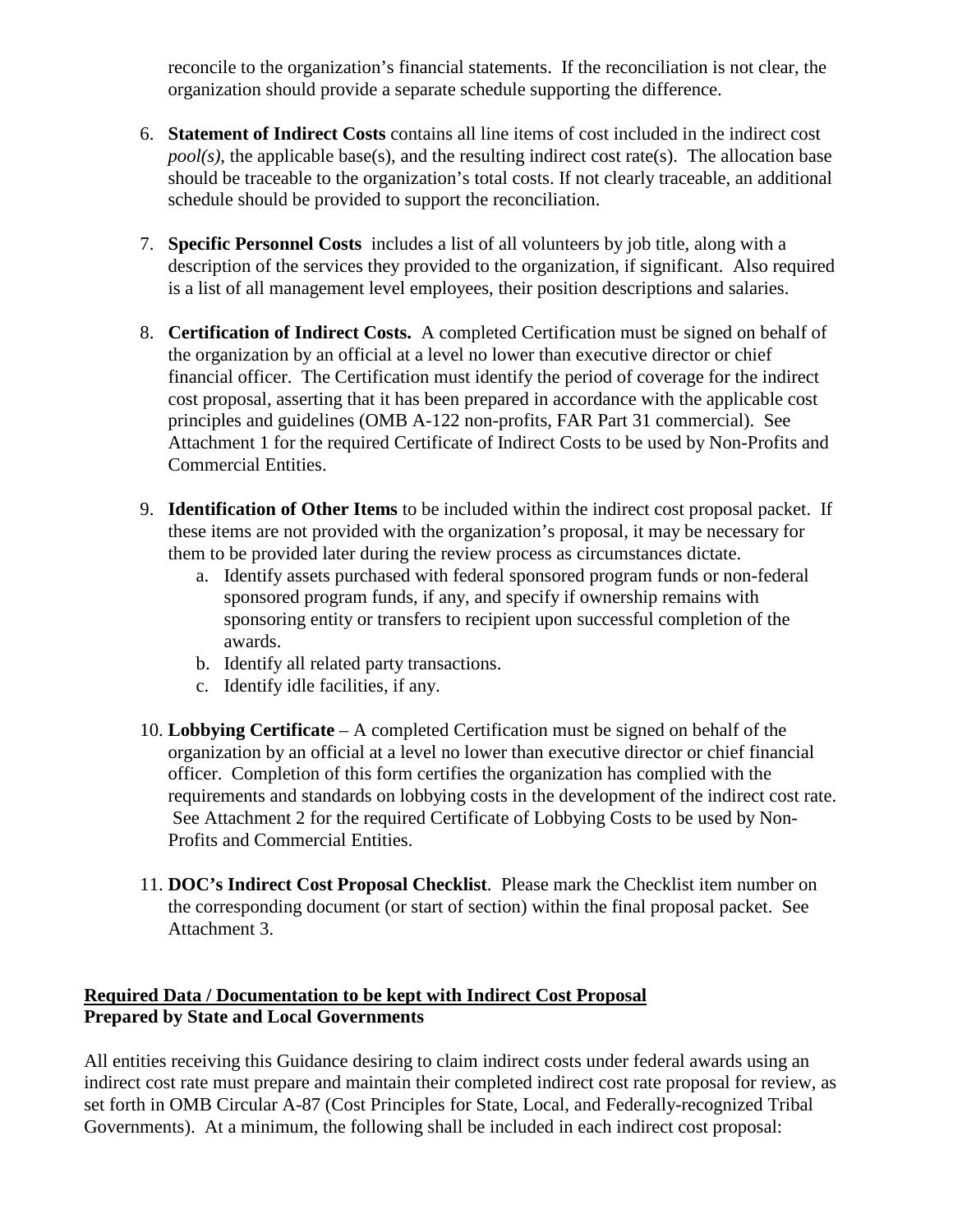- 1. The rates proposed, including subsidiary work sheets and other relevant data, cross referenced and reconciled to the financial data (as noted below). Allocated central service costs will be supported by the summary table included in the approved central service cost allocation plan. This summary table is not required to be submitted with the indirect cost proposal if the central service cost allocation plan for the same fiscal year has been approved by the cognizant agency and is available to the funding agency.
- 2. A copy of the financial data (financial statements, comprehensive annual financial report, executive budgets, accounting reports, etc.) upon which the rate is based. Calculated rates should be based on audited data and must support an indirect cost rate type of 'fixed rate with carry-forward'.
- 3. The approximate amount of direct base costs incurred under federal awards. These costs should be broken out between salaries and wages and other direct costs.
- 4. A chart showing the organizational structure of the agency during the period for which the proposal applies, along with a functional statement(s) noting the duties and/or responsibilities of all units that comprise the agency.
- 5. Required certification. Indirect cost rate proposals, whether submitted to a federal cognizant agency or maintained on file, must be certified by the entity using the Certificate of Indirect Costs. The certificate must be signed on behalf of the entity by an individual at a level no lower than chief financial officer (or equivalent), and submitted to DOC upon completion. See Attachment 4 for the Certificate of Indirect Costs to be completed by Governmental Entities.

Periodically, the Department of Commerce (DOC) may notify organizations that they have been selected for a full review/audit of one of their annual indirect cost rate calculations (that was completed but held on site at the organization, subject to DOC audit). When this occurs, the organization will be asked to provide DOC with the same detailed list of documents required by nonprofit/commercial organizations (see section above). This notice is provided to specifically prepare your organization for this future event, and is also consistent with the documentation required for submission by state/local governments who have not previously established a rate with the Government.

## **Reference Guides / Information**

The following federal web site may be very useful to organizations preparing an indirect cost proposal.

The US Department of Labor web site referenced below contains many useful examples of similar documents/analyses that are being requested as part of your DOC indirect cost rate proposal submission.

http://www.dol.gov/oasam/programs/boc/costdeterminationguide/main.htm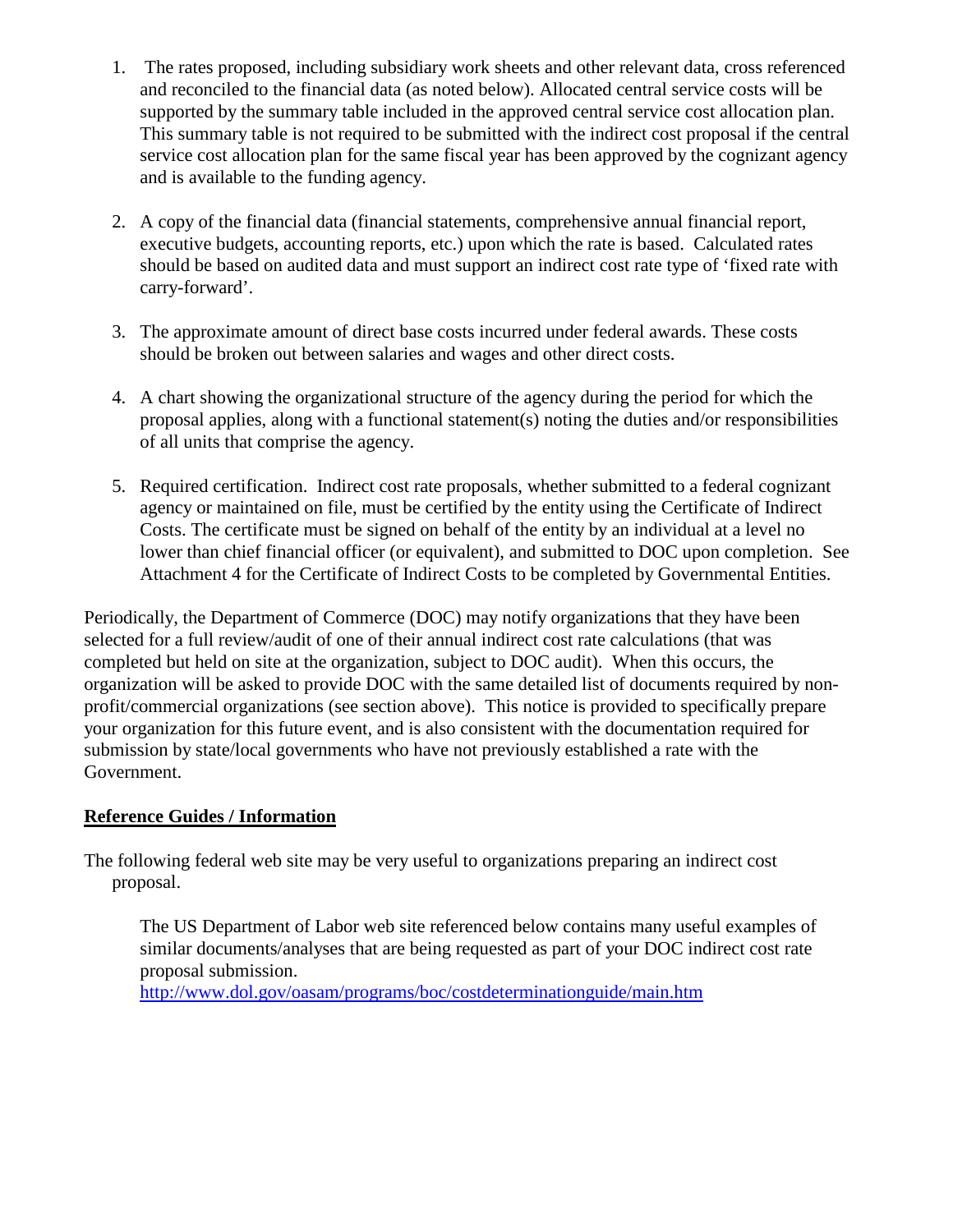#### **U.S. Department of Commerce**

Office of Acquisition Management – Grants Management Division 1401 Constitution Ave., NW, HCHB Rm 6412 Washington, DC 20230, Attn: Indirect Cost Program

## **CERTIFICATE OF INDIRECT COSTS**

- This is to certify that I have reviewed the indirect cost rate proposal prepared and maintained herewith and to the best of my knowledge and belief:
- (1) All costs included in this proposal dated \_\_\_\_\_\_\_\_\_\_\_\_\_\_\_[identify date] to establish indirect cost billing rates for \_\_\_\_\_\_\_\_\_\_\_\_\_\_\_\_\_\_\_\_\_\_\_[identify fiscal year for the period which the rates are to be applied] are allowable in accordance with the requirements of the federal award(s) to which they apply and  $\qquad$  [identify the applicable cost principle: Circular A-122, "Cost Principles for Non-Profit Organizations" or 48 CFR Part 31 (FAR) for commercial entities]. This proposal does not include any costs which are unallowable as identified in the applicable federal cost principles. For example, advertising contributions and donations, bad debts, entertainment costs or fines and penalties.
- (2) All costs included in this proposal are properly allocable to federal awards on the basis of a beneficial or causal relationship between the expenses incurred and the agreements to which they are allocated in accordance with applicable requirements. Further, the same costs that have been treated as indirect costs have not been claimed as direct costs. Similar types of costs have been accounted for consistently and the Federal Government will be notified of any accounting changes that could affect the rate.
- (3) The indirect cost rate(s) calculated within the proposal are \_\_\_\_\_\_\_\_\_\_\_\_\_% [identify rate(s)], which were calculated using an indirect cost rate base type of \_\_\_\_\_\_\_\_\_\_\_\_\_\_\_\_\_\_\_\_ [identify type of rate base B Salary & Wage, Modified Total Direct Costs (MTDC), etc.]. The calculations were based on actual costs from fiscal year \_\_\_\_\_\_\_\_\_, to obtain a federal indirect cost billing rate for fiscal year example.
- Subject to the provisions of the Program Fraud Civil Remedies Act of 1986, (31 USC 3801 et seq.), the False Claims Act (18 USC 287 and 31 USC 3729); and the False Statement Act (18 USC 1001), I declare to the best of my knowledge that the foregoing is true and correct.

| <b>Organization Name:</b>    |  |
|------------------------------|--|
| Signature:                   |  |
| Name of Authorized Official: |  |
| Title:                       |  |
| Date of Execution:           |  |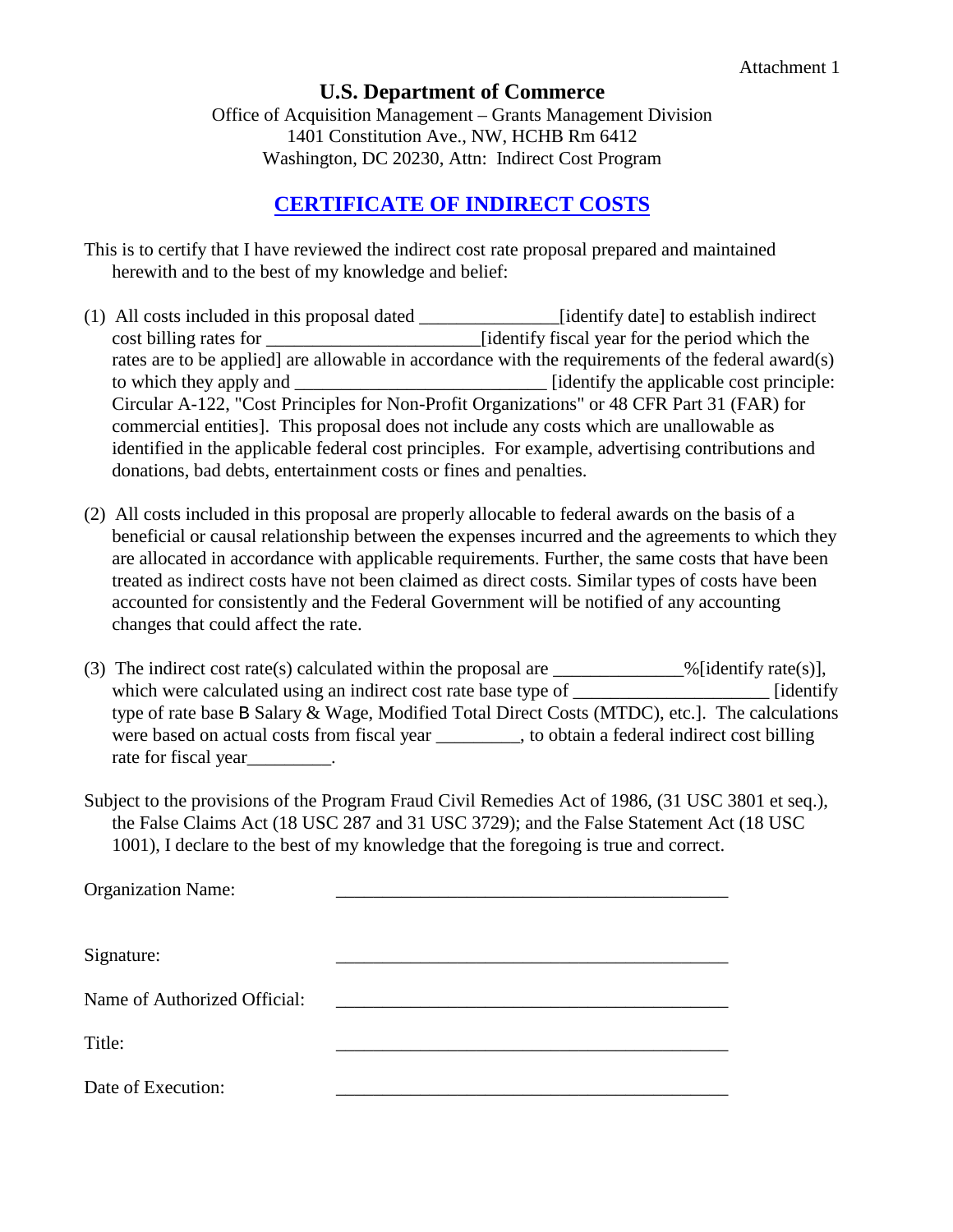# **U.S. Department of Commerce**

Office of Acquisition Management – Grants Management Division 1401 Constitution Ave., NW, HCHB Rm 6412 Washington, DC 20230, Attn: Indirect Cost Program

# **LOBBYING CERTIFICATE**

| herewith and to the best of my knowledge and belief: | This is to certify that I have reviewed the indirect cost rate proposal prepared and maintained                                                                                                                                                                                     |
|------------------------------------------------------|-------------------------------------------------------------------------------------------------------------------------------------------------------------------------------------------------------------------------------------------------------------------------------------|
|                                                      | As the official having the authority to negotiate indirect cost rates on behalf of the                                                                                                                                                                                              |
|                                                      | [identify organization name], I hereby certify                                                                                                                                                                                                                                      |
|                                                      | that the Organization has complied with the federal requirements and standards on                                                                                                                                                                                                   |
|                                                      | lobbying costs in as set forth in OMB Circular A-122 (for non-profit entities) or 48 CFR Part                                                                                                                                                                                       |
|                                                      | 31 (FAR for commercial entities) in the development of the indirect cost billing rate for the                                                                                                                                                                                       |
|                                                      | fiscal year ending _______________, based on actual costs from fiscal year _______.                                                                                                                                                                                                 |
|                                                      | Subject to the provisions of the Program Fraud Civil Remedies Act of 1986, (31 USC 3801 et seq.),<br>the False Claims Act (18 USC 287 and 31 USC 3729); and the False Statement Act (18 USC<br>1001), I declare to the best of my knowledge that the foregoing is true and correct. |
| <b>Organization Name:</b>                            |                                                                                                                                                                                                                                                                                     |
| Signature:                                           |                                                                                                                                                                                                                                                                                     |
| Name of Authorized Official:                         |                                                                                                                                                                                                                                                                                     |
| Title:                                               |                                                                                                                                                                                                                                                                                     |
| Date of Execution:                                   |                                                                                                                                                                                                                                                                                     |